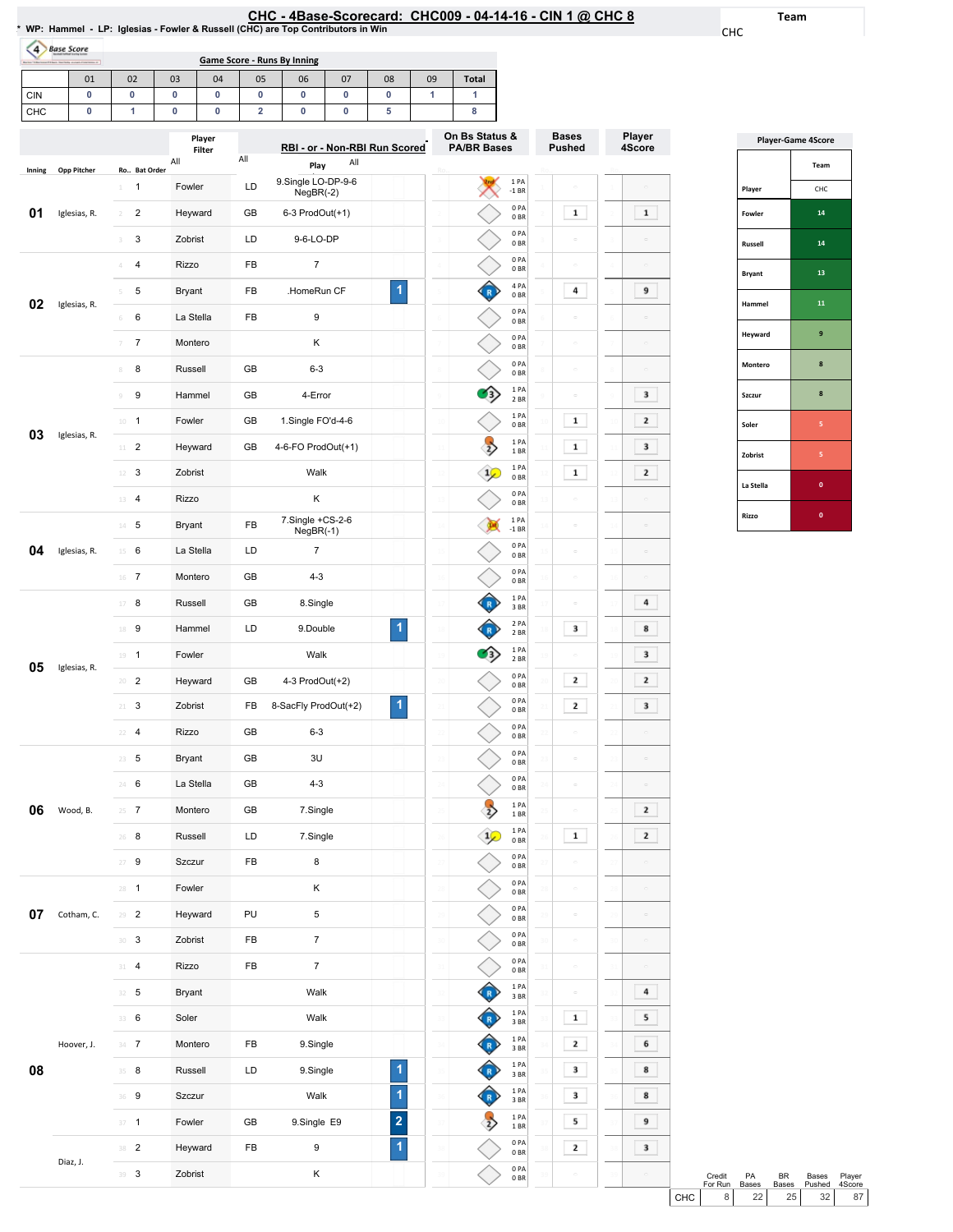### CIN-4Base-Scorecard:CHC009-04-14-16-CIN1@ CHC8 \*WP:Hammel-LP:Iglesias-Fowler&Russell(CHC)areTopContributorsinWin

| 0<br><b>CIN</b><br>CHC<br>0 | 0<br>1                  | $\pmb{0}$<br>$\pmb{0}$ | 0<br>0 | $\pmb{0}$<br>$\mathbf 2$ | 0<br>0                    | 0<br>0                        | 0<br>5                  | $\mathbf{1}$ | 1<br>8                               |                               |
|-----------------------------|-------------------------|------------------------|--------|--------------------------|---------------------------|-------------------------------|-------------------------|--------------|--------------------------------------|-------------------------------|
|                             |                         |                        |        |                          |                           | RBI - or - Non-RBI Run Scored |                         |              | On Bs Status &<br><b>PA/BR Bases</b> | <b>Bases</b><br><b>Pushed</b> |
|                             | $\mathbf{1}$            | Hamilton               |        |                          | Walk +PO-1-3<br>NegBR(-1) |                               | $\vert$ 0 $\vert$       |              |                                      |                               |
|                             | $\overline{\mathbf{c}}$ | Suarez                 |        | PU                       | $\pmb{4}$                 |                               | 0                       |              | ◆                                    |                               |
| 01                          | 3                       | Votto                  |        | GB                       | 7.Single                  |                               |                         |              | ♦                                    |                               |
|                             | 4                       | Phillips               |        | FB                       | 8                         |                               |                         |              | ◆                                    |                               |
|                             | 5                       | <b>Bruce</b>           |        | FB                       | $\overline{7}$            |                               |                         |              | ◆                                    |                               |
| 02                          | 6                       | Duvall                 |        |                          | Κ                         |                               |                         |              | ◆                                    |                               |
|                             | $\boldsymbol{7}$        | Pacheco                |        | 7.Double<br>GB           |                           |                               |                         |              | $\ddot{\bm{\theta}}$                 |                               |
|                             | 8                       | Barnhart               |        | LD                       | $\pmb{4}$                 |                               |                         |              | ◆                                    |                               |
|                             | 9                       | Iglesias               |        | GB                       | $4 - 3$                   |                               |                         |              | ♦                                    |                               |
| 03                          | $\mathbf{1}$            | Hamilton               |        | GB                       | $4 - 3$                   |                               |                         |              | ♦                                    |                               |
|                             | $\overline{c}$          | Suarez                 |        |                          | Κ                         |                               |                         |              |                                      |                               |
|                             | 3                       | Votto                  |        |                          | Walk                      |                               |                         |              |                                      |                               |
|                             | 4                       | Phillips               |        | PU                       | $\pmb{4}$                 |                               |                         |              |                                      |                               |
| 04                          | 5                       | <b>Bruce</b>           |        |                          | Walk FO'd-6-4             |                               |                         |              |                                      |                               |
|                             | 6                       | Duvall                 |        | GB                       | 6-4-FO ProdOut(+1)        |                               |                         |              |                                      |                               |
|                             | $\overline{7}$          | Pacheco                |        | FB                       | 8                         |                               |                         |              |                                      |                               |
|                             | 8                       | Barnhart               |        | GB                       | 8.Single FO'd-3-6         |                               |                         |              |                                      |                               |
|                             | 9                       | Iglesias               |        | GB                       | 3-6-FO PredOut(-1)        |                               |                         |              |                                      |                               |
| 05                          | $\mathbf{1}$            | Hamilton               |        |                          | Walk                      |                               |                         |              |                                      |                               |
|                             | $\overline{c}$          | Suarez                 |        | FB                       | $\boldsymbol{7}$          |                               |                         |              |                                      |                               |
|                             | 3                       | Votto                  |        | LD                       | 3                         |                               |                         |              |                                      |                               |
|                             | $\overline{\mathbf{4}}$ | Phillips               |        | GB                       | $6 - 3$                   |                               |                         |              |                                      |                               |
| 06                          | 5                       | Bruce                  |        | LD                       | 7.Double                  |                               | $\overline{\mathbf{0}}$ |              |                                      |                               |
|                             | $\,6\,$                 | Duvall                 |        | FB                       | $\bf8$                    |                               | $\vert$ 0               |              |                                      |                               |
|                             | $\boldsymbol{7}$        | Pacheco                |        |                          | $K - 2 - 3$               |                               | $\vert$ 0 $\vert$       |              |                                      |                               |
|                             | $\bf 8$                 | Barnhart               |        |                          | Κ                         |                               | $\vert$ o $\vert$       |              |                                      |                               |
| $07\,$                      | 9                       | Holt                   |        | LD                       | $\bf8$                    |                               | $\vert$ 0 $\vert$       |              |                                      |                               |
|                             | $\mathbf{1}$            | Hamilton               |        | ${\sf FB}$               | $\boldsymbol{7}$          |                               | $\vert$ o $\vert$       |              |                                      |                               |
|                             | $\overline{c}$          | Suarez                 |        | GB                       | $5 - 3$                   |                               | 0                       |              |                                      |                               |
| 08                          | $\mathsf 3$             | Votto                  |        | GB                       | $4 - 3$                   |                               | $\overline{\mathbf{0}}$ |              |                                      |                               |
|                             | $\pmb{4}$               | Phillips               |        |                          | Κ                         |                               | 0                       |              |                                      |                               |

 Duvall LD 7.Double 7 Pacheco FB 8

 

8 Barnhart GB 6-3 ProdOut(+2) Schebler K



Player 4Score

Credit PA<br>For Run Bases Credit PA BR Bases Player<br>
For Run Bases Bases Pushed 4Score<br>
CIN 1 15 6 5 27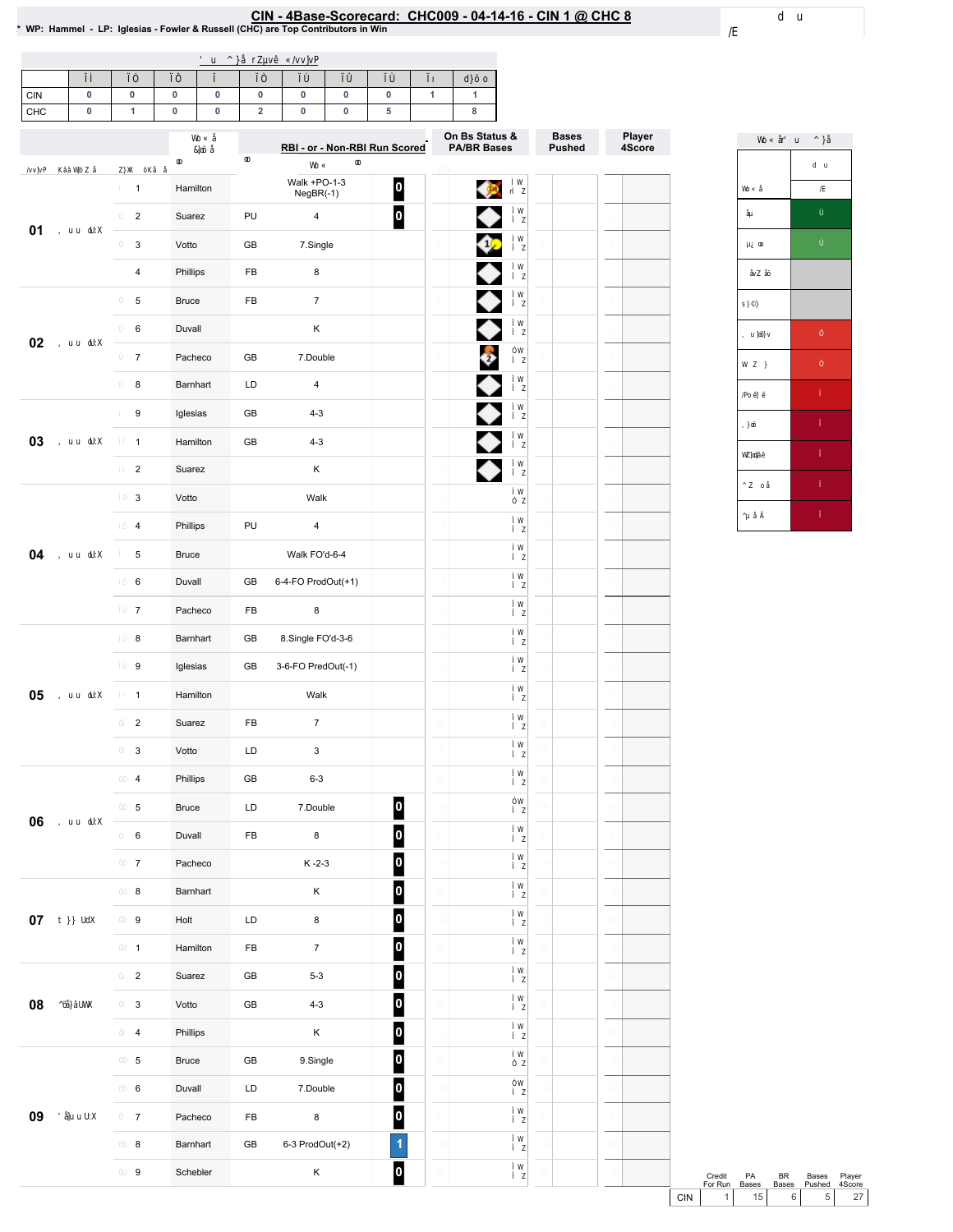Batting



| CHC - 4BaseScore - Player 4Score by Batting Order<br>CHC009 - 04-14-16 - CIN 1 @ CHC 8<br>WP: Hammel - LP: Iglesias - Fowler & Russell (CHC) are Top Contributors in Win |             |            |    |                |                |           |                  |                |                |    |    |  |
|--------------------------------------------------------------------------------------------------------------------------------------------------------------------------|-------------|------------|----|----------------|----------------|-----------|------------------|----------------|----------------|----|----|--|
|                                                                                                                                                                          |             |            |    |                |                |           | <b>Bat Order</b> |                |                |    |    |  |
| Player                                                                                                                                                                   | Position    | Team       | 1  | $\overline{2}$ | 3              | 4         | 5                | 6              | $\overline{7}$ | 8  | 9  |  |
| Fowler                                                                                                                                                                   | CF          | <b>CHC</b> | 14 |                |                |           |                  |                |                |    |    |  |
| <b>Russell</b>                                                                                                                                                           | SS          | <b>CHC</b> |    |                |                |           |                  |                |                | 14 |    |  |
| <b>Bryant</b>                                                                                                                                                            | $LF-3B$     | <b>CHC</b> |    |                |                |           | 13               |                |                |    |    |  |
| Hammel                                                                                                                                                                   | P           | <b>CHC</b> |    |                |                |           |                  |                |                |    | 11 |  |
| Heyward                                                                                                                                                                  | <b>RF</b>   | CHC        |    | 9              |                |           |                  |                |                |    |    |  |
| <b>Montero</b>                                                                                                                                                           | $\mathsf C$ | <b>CHC</b> |    |                |                |           |                  |                | 8              |    |    |  |
| <b>Szczur</b>                                                                                                                                                            | PH-LF       | <b>CHC</b> |    |                |                |           |                  |                |                |    | 8  |  |
| Soler                                                                                                                                                                    | PH          | <b>CHC</b> |    |                |                |           |                  | 5 <sup>5</sup> |                |    |    |  |
| Zobrist                                                                                                                                                                  | 2B          | <b>CHC</b> |    |                | 5 <sub>5</sub> |           |                  |                |                |    |    |  |
| La Stella                                                                                                                                                                | 3B          | CHC        |    |                |                |           |                  | $\bullet$      |                |    |    |  |
| <b>Rizzo</b>                                                                                                                                                             | 1B          | <b>CHC</b> |    |                |                | $\bullet$ |                  |                |                |    |    |  |

# CHC - 4Score Box - Player Totals<br>All

|  |  |  |  |  |  |  |  |  |  | WP: Hammel - LP: Iglesias - Fowler & Russell (CHC) are Top Contributors in Win |  |
|--|--|--|--|--|--|--|--|--|--|--------------------------------------------------------------------------------|--|
|--|--|--|--|--|--|--|--|--|--|--------------------------------------------------------------------------------|--|

| Player        | Team Position | Order<br>Nbr   | Credit For Run | PA Bases            | <b>BR</b> Bases     | <b>Bases Pushed</b>       | Player 4Score | Appearances             | <b>Productivity Rate</b> |
|---------------|---------------|----------------|----------------|---------------------|---------------------|---------------------------|---------------|-------------------------|--------------------------|
| Fowler        | CHC CF        | $\mathbf{1}$   | $\sqrt{2}$     | 4                   | $\overline{c}$      | $\,6\,$                   | 14            | 5                       | 2.800                    |
| Russell       | CHC SS        | 8              | $\mathbf{1}$   | 3                   | 6                   | 4                         | 14            | 4                       | 3.500                    |
| Bryant        | CHC LF-3B     | 5              | $\mathbf{1}$   | 6                   | $\overline{c}$      | 4                         | 13            | 4                       | 3.250                    |
| Hammel        | CHC P         | 9              | $\mathbf{1}$   | 3                   | 4                   | $\ensuremath{\mathsf{3}}$ | 11            | $\overline{\mathbf{c}}$ | 5.500                    |
| Heyward       | CHC RF        | $\overline{2}$ | $\mathbf{1}$   | $\overline{1}$      | $\mathbf{1}$        | 6                         | 9             | 5                       | 1.800                    |
| Montero       | CHC C         | $\overline{7}$ | $\pmb{0}$      | $\overline{2}$      | 4                   | $\sqrt{2}$                | 8             | 4                       | 2.000                    |
| Szczur        | CHC PH-LF     | 9              | $\mathbf{1}$   | $\mathbf{1}$        | 3                   | 3                         | 8             | $\overline{2}$          | 4.000                    |
| Soler         | CHC PH        | 6              | $\pmb{0}$      |                     | $\sqrt{3}$          | $\mathbf{1}$              | 5             | $\mathbf{1}$            | 5.000                    |
| Zobrist       | CHC 2B        | 3              | $\mathbf{1}$   |                     | $\mathsf{O}\xspace$ | $\mathsf 3$               | $\,$ 5 $\,$   | 5                       | 1.000                    |
| La Stella     | CHC 3B        | 6              | $\pmb{0}$      | $\mathbf 0$         | $\mathsf{O}\xspace$ | $\mathsf{O}\xspace$       | $\pmb{0}$     | 3                       | 0.000                    |
| Rizzo         | CHC 1B        | 4              | $\pmb{0}$      | $\mathsf{O}\xspace$ | $\mathsf{O}\xspace$ | $\mathsf{O}\xspace$       | $\pmb{0}$     | 4                       | 0.000                    |
| <b>Totals</b> |               |                | 8              | 22                  | 25                  | 32                        | 87            | 39                      | 2.231                    |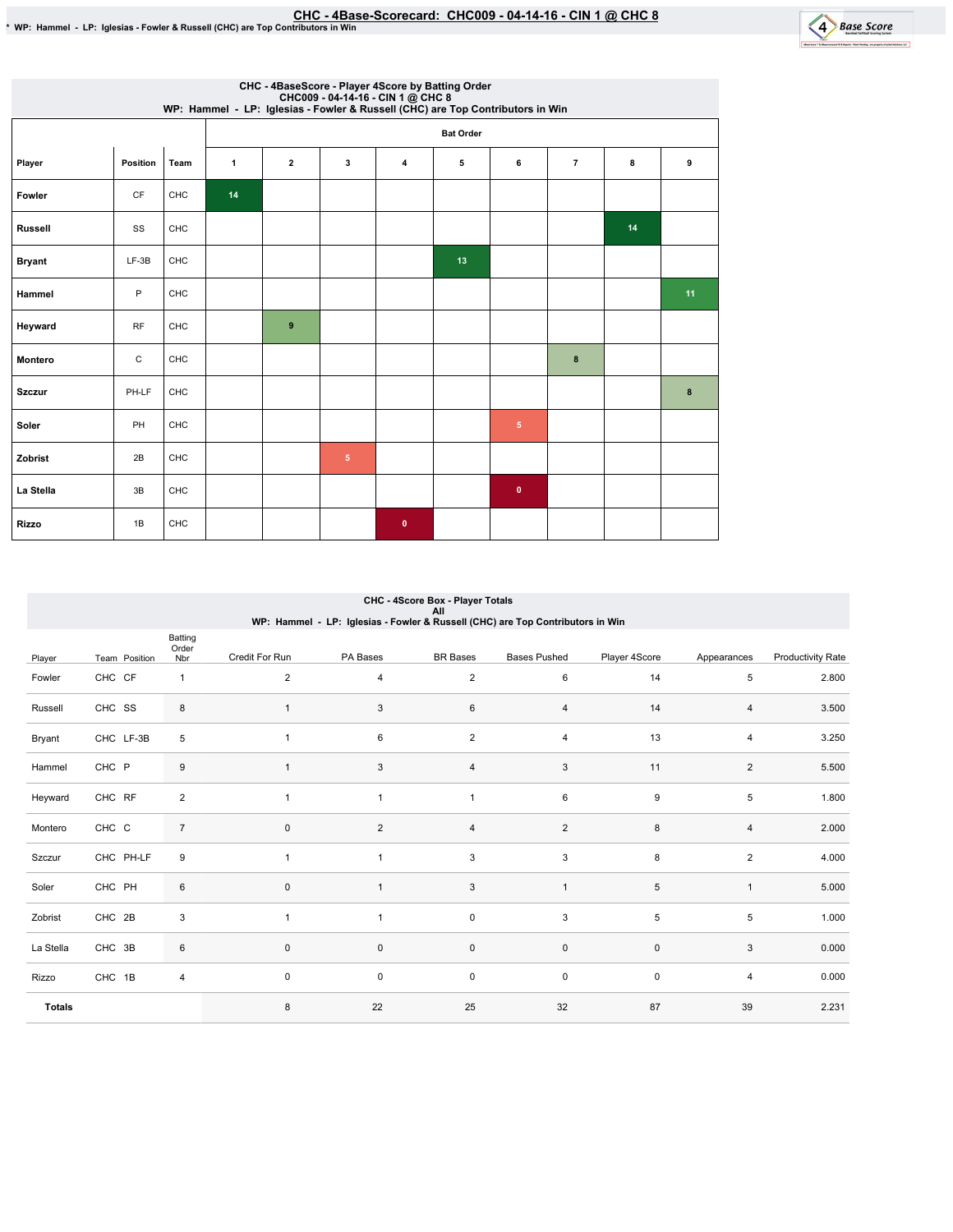

| CIN - 4BaseScore - Player 4Score by Batting Order<br>CHC009 - 04-14-16 - CIN 1 @ CHC 8<br>WP: Hammel - LP: Iglesias - Fowler & Russell (CHC) are Top Contributors in Win |              |            |                |              |                         |             |                  |                |                |                |                |
|--------------------------------------------------------------------------------------------------------------------------------------------------------------------------|--------------|------------|----------------|--------------|-------------------------|-------------|------------------|----------------|----------------|----------------|----------------|
|                                                                                                                                                                          |              |            |                |              |                         |             | <b>Bat Order</b> |                |                |                |                |
| Player                                                                                                                                                                   | Position     | Team       | $\mathbf{1}$   | $\mathbf{2}$ | 3                       | 4           | 5                | 6              | $\overline{7}$ | 8              | 9              |
| <b>Bruce</b>                                                                                                                                                             | <b>RF</b>    | <b>CIN</b> |                |              |                         |             | 8                |                |                |                |                |
| Duvall                                                                                                                                                                   | <b>LF</b>    | <b>CIN</b> |                |              |                         |             |                  | $6\phantom{a}$ |                |                |                |
| <b>Barnhart</b>                                                                                                                                                          | $\mathtt{C}$ | <b>CIN</b> |                |              |                         |             |                  |                |                | $\overline{4}$ |                |
| Votto                                                                                                                                                                    | 1B           | <b>CIN</b> |                |              | $\overline{\mathbf{4}}$ |             |                  |                |                |                |                |
| Hamilton                                                                                                                                                                 | <b>CF</b>    | <b>CIN</b> | $\overline{2}$ |              |                         |             |                  |                |                |                |                |
| Pacheco                                                                                                                                                                  | 3B           | <b>CIN</b> |                |              |                         |             |                  |                | $\mathbf 2$    |                |                |
| Iglesias                                                                                                                                                                 | P            | <b>CIN</b> |                |              |                         |             |                  |                |                |                | $\overline{1}$ |
| Holt                                                                                                                                                                     | PH           | <b>CIN</b> |                |              |                         |             |                  |                |                |                | $\bullet$      |
| <b>Phillips</b>                                                                                                                                                          | 2B           | <b>CIN</b> |                |              |                         | $\mathbf 0$ |                  |                |                |                |                |
| Schebler                                                                                                                                                                 | PH           | <b>CIN</b> |                |              |                         |             |                  |                |                |                | $\bullet$      |
| <b>Suarez</b>                                                                                                                                                            | SS           | <b>CIN</b> |                | $\mathbf{0}$ |                         |             |                  |                |                |                |                |

#### CIN - 4Score Box - Player Totals All<br>WP: Hammel - LP: Iglesias - Fowler & Russell (CHC) are Top Contributors in Win

| Player        |        | Team Position | Batting<br>Order<br>Nbr | Credit For Run | PA Bases       | <b>BR</b> Bases | <b>Bases Pushed</b> | Player 4Score  | Appearances    | <b>Productivity Rate</b> |
|---------------|--------|---------------|-------------------------|----------------|----------------|-----------------|---------------------|----------------|----------------|--------------------------|
| <b>Bruce</b>  | CIN RF |               | 5                       | $\mathsf 0$    | $\overline{4}$ | 3               | $\overline{1}$      | 8              | 4              | 2.000                    |
| Duvall        | CIN LF |               | 6                       | $\mathsf 0$    | 3              | $\mathbf{1}$    | 2                   | 6              | $\overline{4}$ | 1.500                    |
| Barnhart      | CIN C  |               | 8                       | $\mathbf{1}$   | $\mathbf{1}$   | $\pmb{0}$       | $\overline{2}$      | $\overline{4}$ | 4              | 1.000                    |
| Votto         | CIN 1B |               | $\mathbf{3}$            | $\mathsf 0$    | $\overline{2}$ | $\overline{c}$  | $\mathsf{O}\xspace$ | $\overline{4}$ | 4              | 1.000                    |
| Hamilton      | CIN CF |               | $\mathbf{1}$            | $\mathsf 0$    | $\overline{2}$ | $-1$            | $\overline{1}$      | $\overline{2}$ | 4              | 0.500                    |
| Pacheco       | CIN 3B |               | $\overline{7}$          | $\mathbf 0$    | $\overline{c}$ | $\pmb{0}$       | 0                   | $\overline{2}$ | 4              | 0.500                    |
| Iglesias      | CIN P  |               | 9                       | $\mathsf 0$    | $\mathbf{1}$   | $\mathbf{1}$    | $-1$                | $\overline{1}$ | $\overline{2}$ | 0.500                    |
| Holt          | CIN PH |               | 9                       | $\mathsf 0$    | 0              | $\pmb{0}$       | $\mathsf{O}\xspace$ | $\mathsf 0$    | $\mathbf{1}$   | 0.000                    |
| Phillips      | CIN 2B |               | 4                       | $\mathsf 0$    | 0              | $\pmb{0}$       | $\mathsf 0$         | $\mathsf 0$    | 4              | 0.000                    |
| Schebler      | CIN PH |               | 9                       | $\mathbf 0$    | $\mathbf 0$    | $\pmb{0}$       | $\mathsf{O}\xspace$ | $\mathsf 0$    | $\mathbf{1}$   | 0.000                    |
| Suarez        | CIN SS |               | $\overline{2}$          | $\mathsf 0$    | 0              | $\pmb{0}$       | $\mathsf 0$         | $\mathsf 0$    | 4              | 0.000                    |
| <b>Totals</b> |        |               |                         | $\mathbf{1}$   | 15             | $\,6$           | 5                   | 27             | 36             | 0.750                    |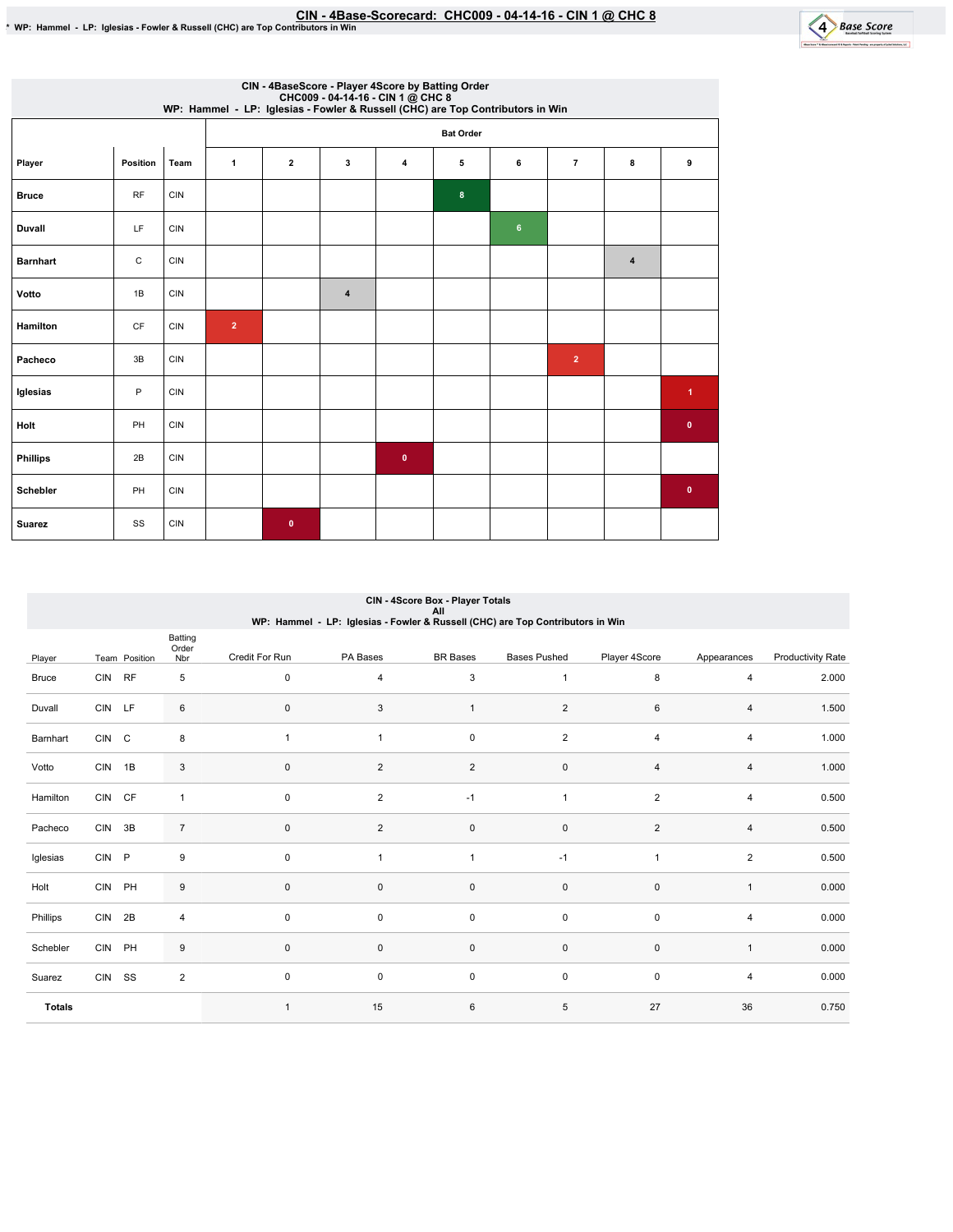#### CHC - 4Base-Scorecard: CHC009 - 04-14-16 - CIN 1 @ CHC 8

\* WP: Hammel -LP: Iglesias - Fowler & Russell (CHC) are Top Contributors in Win

|                  |               |            |                          | Detail by Bat Order/Player |                                         | 4 Base Score             |                                       |                                 |                                        |
|------------------|---------------|------------|--------------------------|----------------------------|-----------------------------------------|--------------------------|---------------------------------------|---------------------------------|----------------------------------------|
| <b>Bat Order</b> | Player        | Inning     | Play Text                | LOBStatus                  | Credit For Run                          | PA Bases                 | <b>BR</b> Bases                       | <b>Bases Pushed</b>             | Player 4Score                          |
|                  |               | 01         | 9.Single LO-DP-9-6 NegB  |                            | $\mathbf 0$                             | 1                        | $-1$                                  | $\mathbb O$                     | $\mathsf{0}$                           |
|                  |               | 03         | 1.Single FO'd-4-6        |                            | $\mathbf 0$                             | $\mathbf{1}$             | $\mathsf 0$                           | $\mathbf{1}$                    | $\overline{2}$                         |
|                  |               | 05         | Walk                     | Left on 3rd                | $\mathbf 0$                             | 1                        | $\sqrt{2}$                            | $\mathbb O$                     | $\ensuremath{\mathsf{3}}$              |
| 1                | Fowler        | 07         | Κ                        |                            | $\boldsymbol{0}$                        | $\mathsf 0$              | $\mathbf 0$                           | $\mathbb O$                     | $\mathsf{0}$                           |
|                  |               | 08         | 9.Single E9              | Left on 2nd                | $\overline{2}$                          | $\mathbf{1}$             | $\mathbf{1}$                          | $\sqrt{5}$                      | $\boldsymbol{9}$                       |
|                  |               |            |                          | <b>Player Totals</b>       | $\underline{2}$                         | $\overline{4}$           | $\overline{2}$                        | $\underline{6}$                 | 14                                     |
|                  |               | 01         | 6-3 ProdOut(+1)          |                            | $\mathbf 0$                             | $\boldsymbol{0}$         | $\mathbf 0$                           | $\mathbf{1}$                    | $\mathbf{1}$                           |
|                  |               | 03         | 4-6-FO ProdOut(+1)       | Left on 2nd                | $\mathbf 0$                             | $\mathbf{1}$             | $\mathbf{1}$                          | $\mathbf{1}$                    | $\ensuremath{\mathsf{3}}$              |
|                  |               | 05         | 4-3 ProdOut(+2)          |                            | $\boldsymbol{0}$                        | $\boldsymbol{0}$         | $\mathsf 0$                           | $\sqrt{2}$                      | $\overline{c}$                         |
| $\overline{2}$   | Heyward       | 07         | $\,$ 5 $\,$              |                            | $\mathbf 0$                             | $\mathsf{O}\xspace$      | $\mathsf 0$                           | $\mathsf 0$                     | $\mathsf{0}$                           |
|                  |               | 08         | $\boldsymbol{9}$         |                            | $\mathbf{1}$                            | $\boldsymbol{0}$         | $\mathsf 0$                           | $\sqrt{2}$                      | $\ensuremath{\mathsf{3}}$              |
|                  |               |            |                          | <b>Player Totals</b>       | $\overline{1}$                          | $\underline{\mathbf{1}}$ | $\overline{1}$                        | $\underline{6}$                 | $\underline{9}$                        |
|                  |               | 01         | 9-6-LO-DP                |                            | $\mathbf 0$                             | $\mathsf{O}\xspace$      | $\mathsf 0$                           | $\mathsf 0$                     | $\mathsf{O}\xspace$                    |
|                  |               | 03         | Walk                     | Left on 1st                | $\mathsf{O}\xspace$                     | 1                        | $\mathsf 0$                           | $\overline{1}$                  | $\overline{c}$                         |
|                  |               | 05         | 8-SacFly ProdOut(+2)     |                            | $\mathbf{1}$                            | $\boldsymbol{0}$         | $\mathbf 0$                           | $\sqrt{2}$                      | $\mathfrak{S}$                         |
| 3                | Zobrist       | 07         | $\overline{7}$           |                            | $\mathbf 0$                             | $\mathsf{O}\xspace$      | $\mathsf 0$                           | $\mathbb O$                     | $\mathsf{O}\xspace$                    |
|                  |               | 08         | $\mathsf K$              |                            | $\mathbf 0$                             | $\boldsymbol{0}$         | $\mathsf 0$                           | $\mathbb O$                     | $\mathsf{0}$                           |
|                  |               |            |                          | <b>Player Totals</b>       | $\underline{\mathbf{1}}$                | $\underline{\mathbf{1}}$ | $\underline{0}$                       | $\underline{3}$                 | $\overline{5}$                         |
|                  |               | 02         | $\overline{7}$           |                            | $\mathbf 0$                             | $\mathsf{O}\xspace$      | $\mathbf 0$                           | $\mathbf 0$                     | $\mathsf{O}\xspace$                    |
|                  |               | 03         | Κ                        |                            | $\mathbf 0$                             | $\mathsf 0$              | $\mathbf 0$                           | $\mathbb O$                     | $\mathbb O$                            |
| 4                | Rizzo         | 05         | $6 - 3$                  |                            | $\mathbf 0$                             | $\mathsf{O}\xspace$      | $\mathsf 0$                           | $\mathbb O$                     | $\mathsf{O}\xspace$                    |
|                  |               | 08         | $\overline{7}$           |                            | $\mathsf{O}\xspace$                     | $\boldsymbol{0}$         | $\mathsf 0$                           | $\mathbb O$                     | $\mathsf{0}$                           |
|                  |               |            |                          | <b>Player Totals</b>       | $\underline{0}$                         | $\underline{0}$          | $\underline{0}$                       | $\underline{0}$                 | $\underline{0}$                        |
|                  |               | 02         | .HomeRun CF              |                            | $\mathbf{1}$                            | 4                        | $\mathsf 0$                           | $\overline{4}$                  | $\boldsymbol{9}$                       |
|                  | <b>Bryant</b> | 04         | 7.Single +CS-2-6 NegBR(- |                            | $\mathbf 0$                             | 1                        | $-1$                                  | $\mathbb O$                     | $\mathsf{O}\xspace$                    |
| 5                |               | 06         | 3U                       |                            | $\boldsymbol{0}$                        | 0                        | $\mathbf 0$                           | $\mathbb O$                     | $\mathsf{O}\xspace$                    |
|                  |               | 08         | Walk                     |                            | $\mathbf 0$                             | $\mathbf{1}$             | 3                                     | $\mathbb O$                     | $\overline{4}$                         |
|                  |               |            |                          | <b>Player Totals</b>       |                                         | $\underline{6}$          | $\overline{2}$                        | $\underline{4}$                 | 13                                     |
|                  |               | 02         | 9                        |                            | $\underline{\mathbf{1}}$<br>$\mathbf 0$ | $\mathsf{O}\xspace$      | $\mathsf 0$                           | $\mathsf 0$                     | $\mathsf{O}\xspace$                    |
|                  |               | 04         |                          |                            |                                         |                          |                                       |                                 | 0                                      |
|                  | La Stella     | 06         | <sup>'</sup><br>$4 - 3$  |                            | 0<br>$\mathbf 0$                        | 0<br>0                   | 0<br>$\mathsf 0$                      | 0<br>$\mathsf 0$                | $\mathsf{O}\xspace$                    |
| 6                |               |            |                          | <b>Player Totals</b>       |                                         | $\underline{0}$          | $\underline{0}$                       |                                 |                                        |
|                  |               | 08         | Walk                     |                            | $\underline{0}$<br>$\mathbf 0$          | $\mathbf{1}$             | $\ensuremath{\mathsf{3}}$             | $\underline{0}$<br>$\mathbf{1}$ | $\underline{0}$<br>5                   |
|                  | Soler         |            |                          |                            |                                         |                          |                                       |                                 |                                        |
|                  |               | 02         | Κ                        | <b>Player Totals</b>       | $\underline{0}$<br>$\mathbf 0$          | $\perp$<br>0             | $\overline{3}$<br>$\mathsf{O}\xspace$ | $\overline{1}$<br>$\mathbf 0$   | $\overline{5}$<br>$\mathsf{O}\xspace$  |
|                  |               | 04         | $4 - 3$                  |                            | $\mathbf 0$                             | $\mathsf{O}\xspace$      | $\mathsf{O}\xspace$                   | $\mathbb O$                     | $\mathsf{O}\xspace$                    |
| $\overline{7}$   |               | 06         | 7.Single                 | Left on 2nd                | $\mathbf 0$                             | $\mathbf{1}$             | $\mathbf{1}$                          | $\mathbb O$                     | $\overline{c}$                         |
|                  | Montero       | 08         |                          |                            | $\mathbf 0$                             | $\mathbf{1}$             | $\ensuremath{\mathsf{3}}$             | $\sqrt{2}$                      | 6                                      |
|                  |               |            | 9.Single                 |                            |                                         |                          |                                       |                                 |                                        |
|                  |               |            | $6 - 3$                  | <b>Player Totals</b>       | $\underline{0}$<br>$\mathbf 0$          | $\underline{2}$<br>0     | $\overline{4}$<br>$\mathsf 0$         | $\underline{2}$<br>$\mathbf 0$  | $\underline{8}$<br>$\mathsf{O}\xspace$ |
|                  |               | 03<br>05   |                          |                            | $\mathsf{O}\xspace$                     | $\mathbf{1}$             | $\ensuremath{\mathsf{3}}$             | $\mathbb O$                     | $\overline{4}$                         |
|                  |               |            | 8.Single                 |                            |                                         |                          |                                       | $\mathbf{1}$                    |                                        |
| 8                | Russell       | 06         | 7.Single                 | Left on 1st                | $\mathsf 0$                             | $\mathbf{1}$             | $\mathsf{O}\xspace$                   |                                 | $\overline{c}$                         |
|                  |               | 08         | 9.Single                 |                            | $\mathbf{1}$                            | $\mathbf{1}$             | $\ensuremath{\mathsf{3}}$             | $\mathsf 3$                     | $\,8\,$                                |
|                  |               |            |                          | <b>Player Totals</b>       | $\overline{1}$                          | $\underline{3}$          | $\underline{6}$                       | $\overline{4}$                  | 14                                     |
|                  |               | 03         | 4-Error                  | Left on 3rd                | $\mathsf{O}\xspace$                     | $\mathbf{1}$             | $\sqrt{2}$                            | $\mathbb O$                     | $\ensuremath{\mathsf{3}}$              |
|                  | Hammel        | 05         | 9.Double                 |                            | $\mathbf{1}$                            | $\overline{c}$           | $\sqrt{2}$                            | $\mathsf 3$                     | $\,8\,$                                |
| 9                |               |            |                          | <b>Player Totals</b>       | $\overline{1}$                          | $\underline{3}$          | $\underline{4}$                       | $\overline{3}$                  | 11                                     |
|                  |               | 06         | $\bf 8$                  |                            | $\mathsf{O}\xspace$                     | 0                        | $\mathsf{O}\xspace$                   | $\mathbf 0$                     | $\mathsf{O}\xspace$                    |
|                  | Szczur        | ${\bf 08}$ | Walk                     |                            | $\mathbf{1}$                            | $\mathbf{1}$             | $\ensuremath{\mathsf{3}}$             | $\ensuremath{\mathsf{3}}$       | $\bf 8$                                |
|                  |               |            |                          | <b>Player Totals</b>       | $\overline{1}$                          | $\overline{1}$           | $\underline{3}$                       | $\underline{3}$                 | $\underline{8}$                        |
|                  |               |            | <b>Grand Total</b>       |                            | $\underline{8}$                         | 22                       | 25                                    | 32                              | 87                                     |